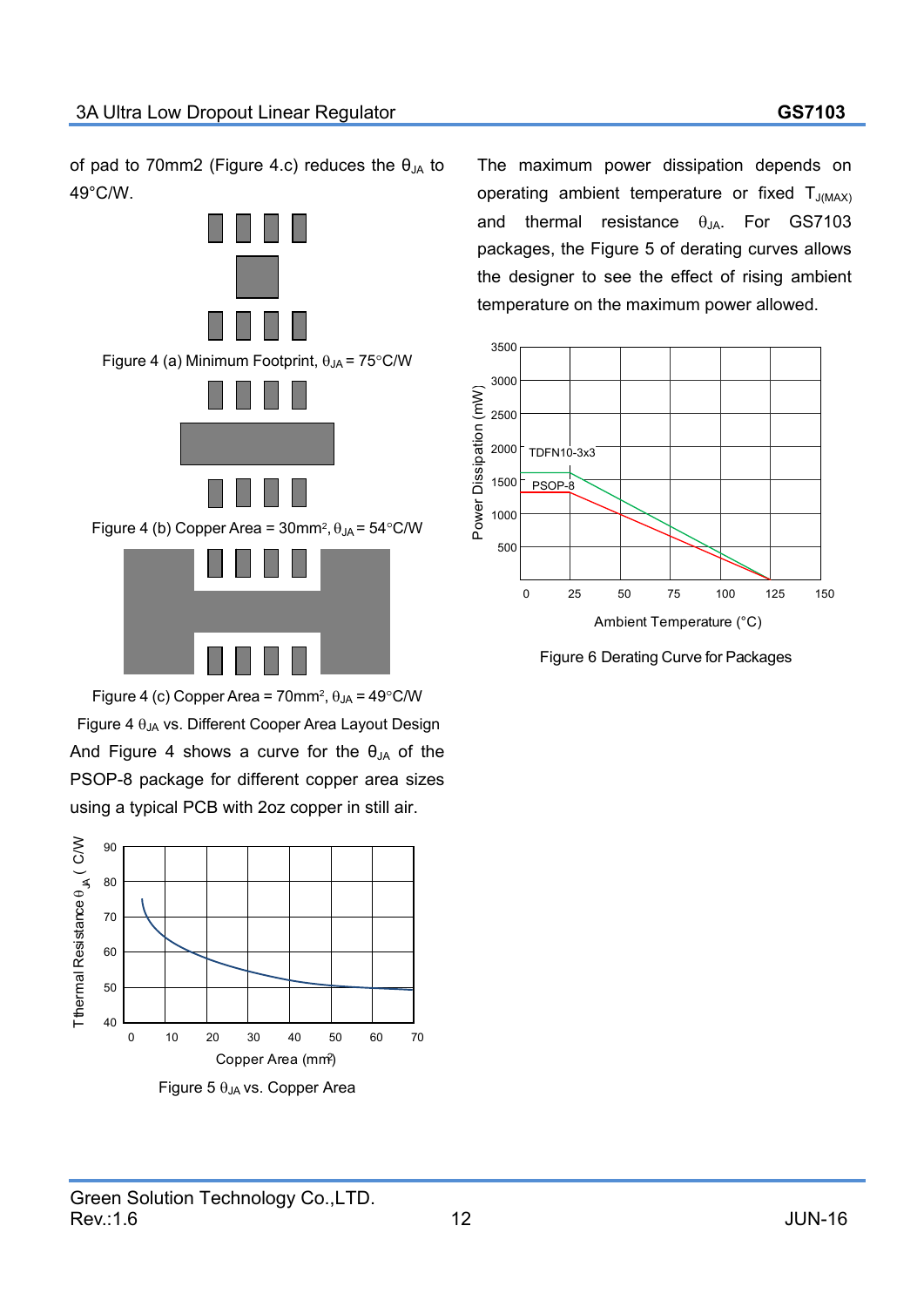## **Package Dimensions, PSOP-8(B)**









DETAIL A

| Symbol         | Dimensions in<br>Millimeters |             |
|----------------|------------------------------|-------------|
|                | Min.                         | Max.        |
| A              | 1.30                         | 1.80        |
| A <sub>1</sub> |                              | 0.15        |
| A3             | 1.25                         |             |
| b              | 0.31                         | 0.51        |
| C              | 0.17                         | 0.25        |
| e              | 1.27 REF.                    |             |
| D              | 4.70                         | 5.10        |
| F              | 3.80                         | 4.00        |
| D1             | 3.1 REF.                     |             |
| F1             | 2.3 REF.                     |             |
|                | 5.80                         | 6.20        |
|                | 0.40                         | 1.27        |
| A              | $0^{\overline{0}}$           | $8^{\circ}$ |

 $\theta^{\circ}$ 

Note:

1. Min.: Minimum dimension specified.

2. Max.: Maximum dimension specified.

3. REF.: Reference. Normal/Regular dimension specified for reference.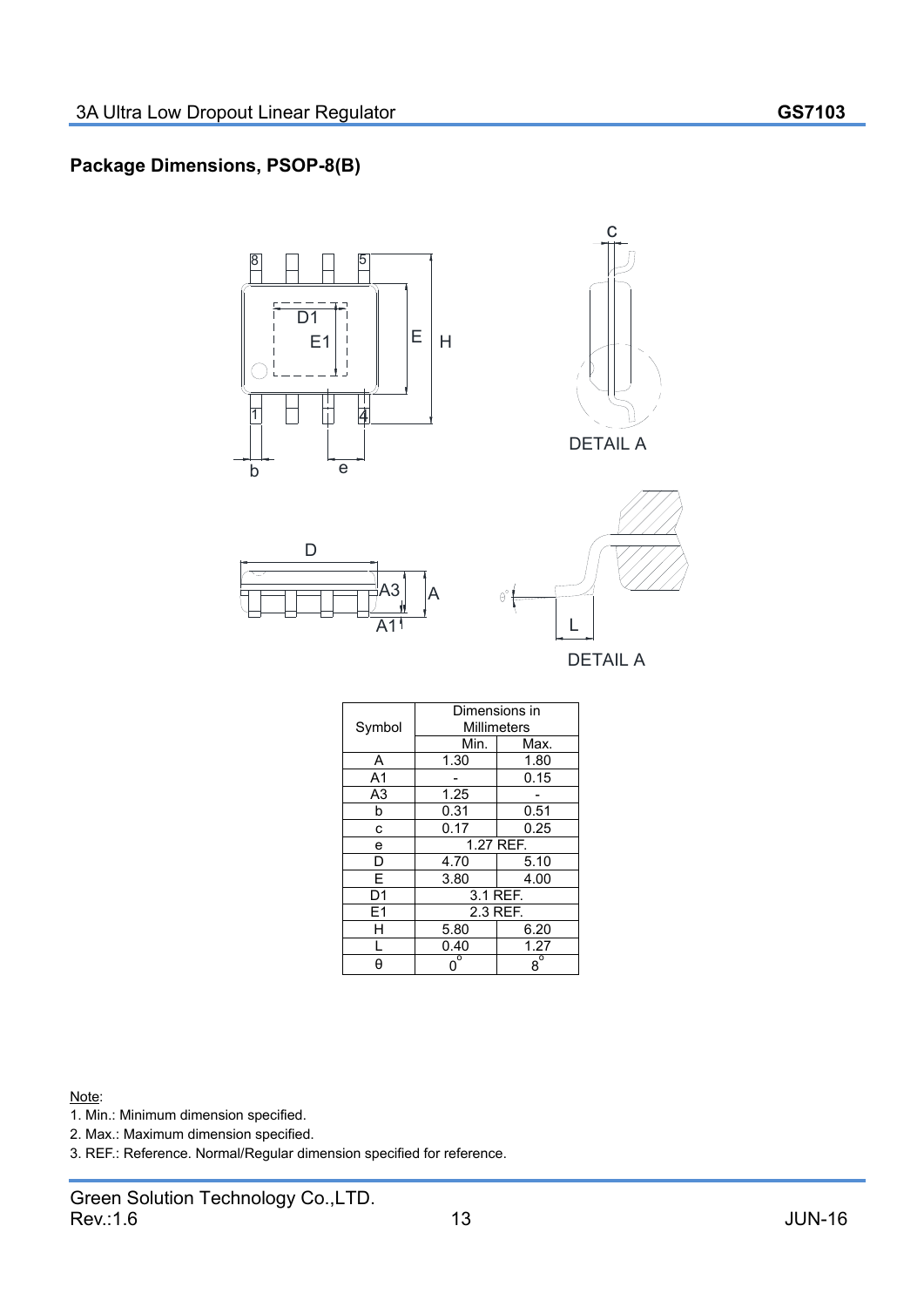## **Package Dimensions, TDFN10-3x3**



- 1. Min.: Minimum dimension specified.
- 2. Max.: Maximum dimension specified.
- 3. REF.: Reference. Normal/Regular dimension specified for reference.